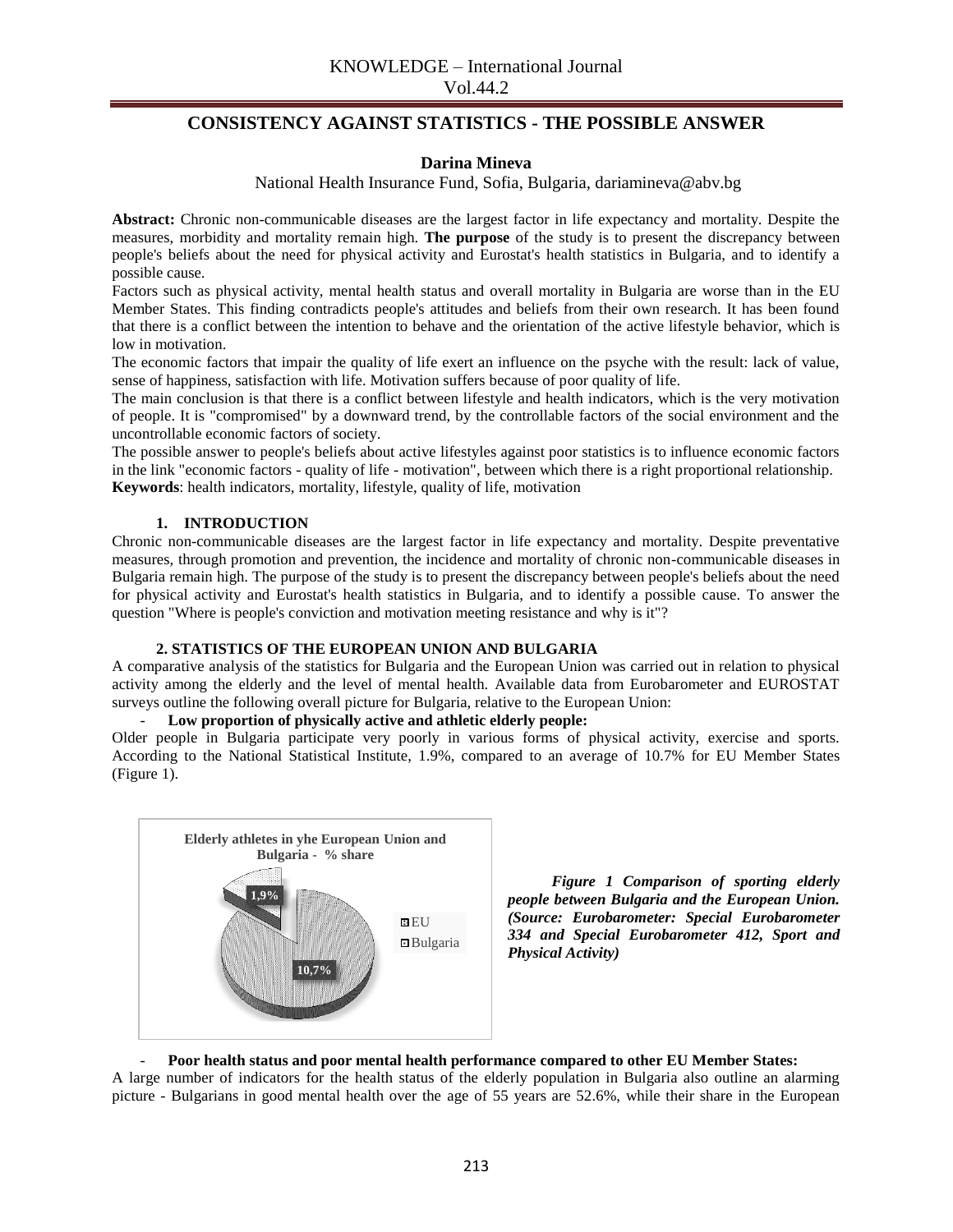Union is 63.9%; preventive examinations and studies among Bulgarians, including the elderly, are much less frequent than in other EU Member States - data from the National Statistical Institute [2] (Figure 2).



*Figure 2 Comparison of the level of mental health in older people between Bulgaria and the European Union (Source: Health determinats, 2009, Special Eurobarometer 329)*

Following the changes in the health care system in 2000, much of the institutionalized outpatient services were transferred to the private sector, which had a positive effect on patient care in general, especially for those with socalled common mental disorders - mild depression, anxiety disorders, post-traumatic stress. , sleep disorders, etc. Despite these changes, the mental health of Bulgarians is not improving. The reasons for this are the complex nature of the factors that determine it, many of which are outside the psychiatric care system - the living environment, the level of stress in everyday life, working conditions, family relationships, quality of life, social well-being. Bulgaria lags very seriously behind European countries in terms of public health spending, and in particular mental health. The number of psychiatrists increased from 518 to 525, but nevertheless Bulgaria remains the smallest number of psychiatrists per 100,000 people in the European Union.

In 2017, the number of suicides in Bulgaria - attempted and committed suicide, is within the range of 36.4 per 100,000 for the attempted and 9.3 per 100,000 for the committed suicide. Compared to 2016, the number of suicide attempts decreased in 2017. The mean age is 43.2 years for both sexes (an increase of 0.2 years).

#### - **High mortality rate among Bulgarians and increasing tendency.**

According to Eurostat data, over the last eight years, the death rate in Bulgaria has been around 15 per 1,000 people, exceeding 15 per thousand in the last five years and a trend of continuous increase (Figure 3).



*Figure 3 Mortality in Bulgaria for a Seven Year Period. Source: Eurostat database, August 2018*

The structure of mortality by major causes in 2017, repeats the trend that has dominated Bulgaria and European countries in recent decades. Diseases of the circulatory organs are leading, followed by neoplasms, diseases of the respiratory system, diseases of the digestive system and external causes of morbidity and mortality [4]. A number of factors uncharacteristic of the European Union determine the specifics of older people's lifestyle in Bulgaria Overall, Bulgaria's public health indicators show poorer data on the share of physical activity, mental health status

and overall mortality compared to other EU Member States. This finding contradicts the attitudes and beliefs of potential patients from the results of a study in Bulgaria.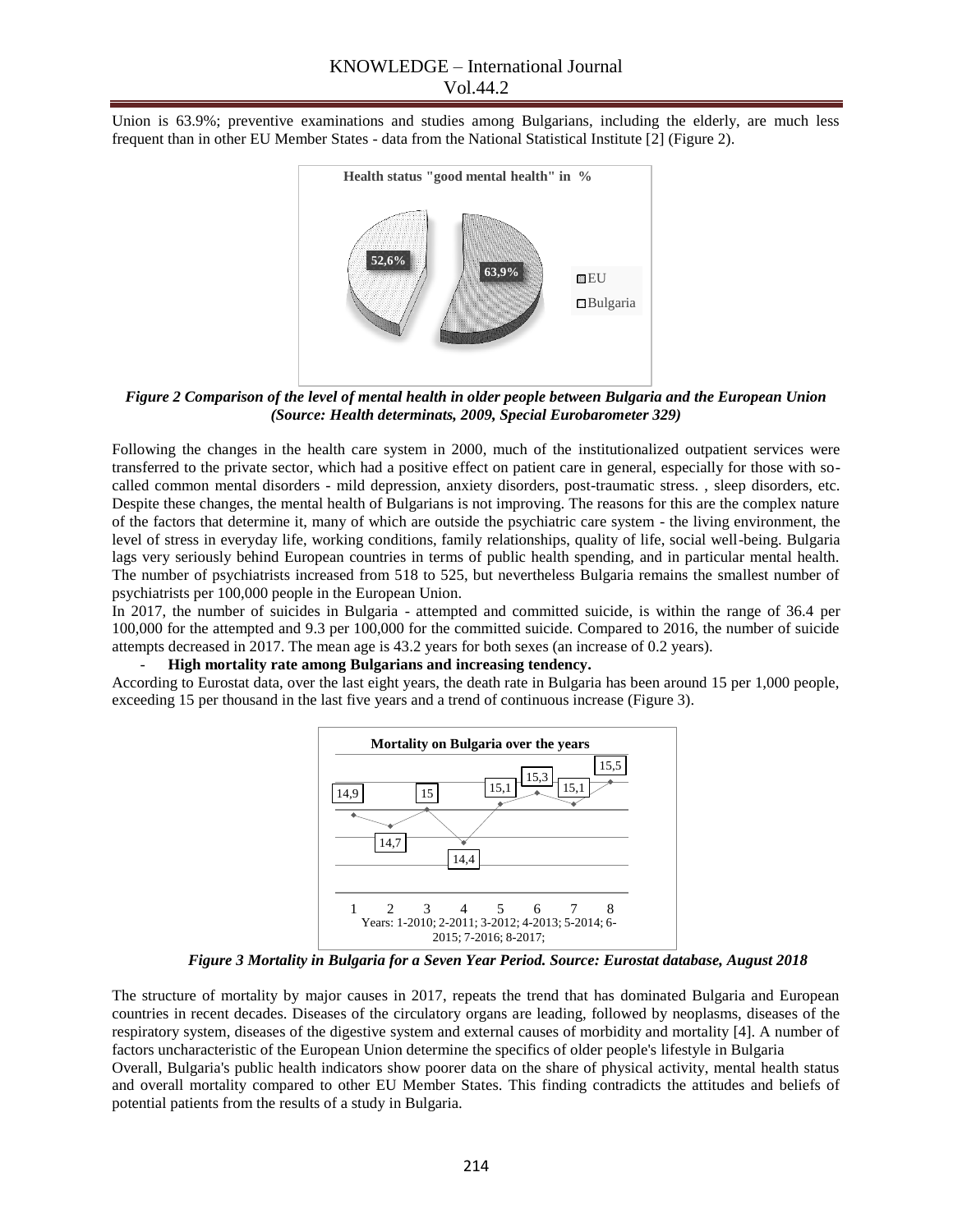# KNOWLEDGE – International Journal

Vol.44.2

## **3. CONVENIENCE OF POTENTIAL PATIENTS - DATA ON BULGARIA**

Patients' readiness to control their lifestyle was examined. A sociological research method is applied: direct individual anonymous survey and graphical analysis. A total of 105 health - insured persons, employees of Petrol AD in Bulgaria were surveyed. Data were processed through Microsoft Office Excel 2007.

When asked "Are you determined to change your lifestyle to prevent chronic diseases?", A total of 79% of health insurers are determined to change their lifestyle, compared to nearly 1% (0.5%), who do not have this attitude and 20% who do not know the problem (Figure 4).



*Figure 4 Lifestyle change attitudes*

The results of the surveyed respondents indicate a high degree of readiness for change in lifestyle, reducing the risk of socially significant diseases.

## **4. DISCUSSION**

Comparing Eurostat statistics on older sportspeople and the state of health in Bulgaria with the results of our own sociological survey on beliefs about lifestyle change, a discrepancy was found between the positive attitude to lifestyle and poor health indicators for Bulgaria.

It can be assumed that there is an influential factor of conflict between the intention of the behavior and the orientation of the behavior for a specific result, which is the very motivation of the people (Figure 5).



*Figure 5 Impact factor of conflict between people's lifestyle and health indicators*

Considering these two opposing aspects, "the positive attitude to a healthy lifestyle" and the negative statistics on health indicators in the country ", given the figures in Nos. 1, 2, 3, 4, and 5), it follows that there are factors that compromise actual statistics. The exact reason can be derived from the content of the concepts: lifestyles, lifestyles and quality of life that intertwine.

**Where do people's beliefs meet resistance - in their motivation? Why is that?**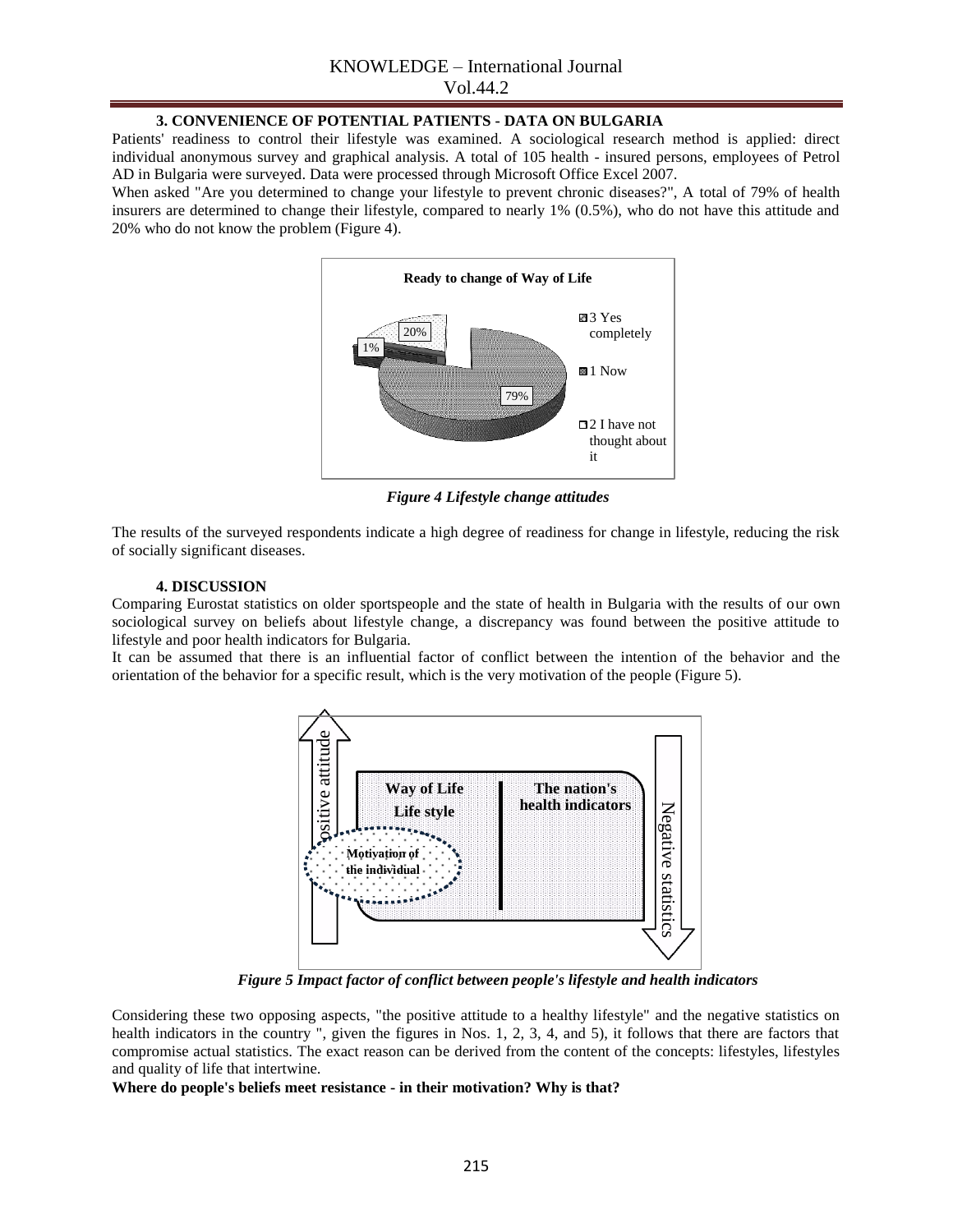Vol.44.2

**Possibly, the positive intentions of the interviewed persons for an active lifestyle meet resistance in their realization. There is no purpose and no realization**

Way of life<sup>30</sup> is a socio - economic phenomenon. It is a product of the socio-economic structure of society, the traditions and norms that govern behavior and relationships between people. Includes: diet and culture, physical fitness, work and rest, organization of recreation and recreation. It depends on the material - living conditions, religion, work and social activity and social contacts of the person.

**Lifestyle** is "the way people live" (WHO, 1986) [1]. Includes: smoking, alcohol and drug use, hypodynamia, poor nutrition, and more.

In lifestyles, behavior is learned through social interaction with the environment - parents, friends, school, mass media, while in lifestyles, behavior is influenced by the economic factors of the environment, in relation to work and lifestyle, which dominate over the individual.

In both cases, achieving behavioral change requires managing the motivation for health behavior. The classic approach of social medicine for behavioral change is the promotion of health through its methods - health culture and health education. Another method is social marketing. [6]

I believe that the level of motivation is influenced by the quality of life of the individual and society and these relationships are in proportion. The concept of quality of life includes the elements of lifestyle and lifestyle. It mainly refers to the **well-being of an individual in society, with its three building blocks: physical well-being, psychological aspects and social well-being.**

- Physical well-being includes: health status, physical comfort, diet, physical activity morbidity, ability to perform activities that meet personal needs independently.
- Psychological aspect related to the state of mental health, stress positive and negative emotions, selfesteem.
- Social well-being is a family-friendly relationship professional realization leisure, social environment, education and culture, environment.

Consequently, belief is formed by lifestyle factors - health education and culture, the media. It is realized under the influence of economic and mental factors in a negative aspect.

## **5. THE POSSIBLE ANSWER: THE LINKING MOTIVATION - QUALITY OF LIFE - ECONOMIC FACTORS**

In the case of the survey respondents, the lifestyle prevails over the lifestyle.

This means that the influence of the factors of the social environment (mass media, friends, social contacts… and others that are easily controllable) is stronger than the economic factors.

### **The possible answer to people's beliefs about active lifestyles against poor statistics is to influence economic factors in the link** *"economic factors - quality of life - motivation".*

Thus, the environment and the lifestyle "pull" the consciousness towards lower levels of needs (from Abraham Maslow's pyramid of needs) to the basic level, to security and to belonging. The levels of confidence and selfcultivation remain 'free', making it impossible to realize positive intentions in the case of an active lifestyle.

Given the statistics, it is necessary to conclude that people are informed, but there is no motivation to realize the specific goal - to pursue an active lifestyle due to low motivation.

The reason for the low motivation should be found in the influence of the economic factors that impair the quality of life that affect the behavior. They exert influence on the psyche - change of values (lack of value), feeling of happiness, satisfaction with life and high value for oneself, ie. motivation suffers from poor quality of life (Figure 6).

 $\overline{\phantom{a}}$ 

 $30$  The term way of life is used as a synonym for lifestyle.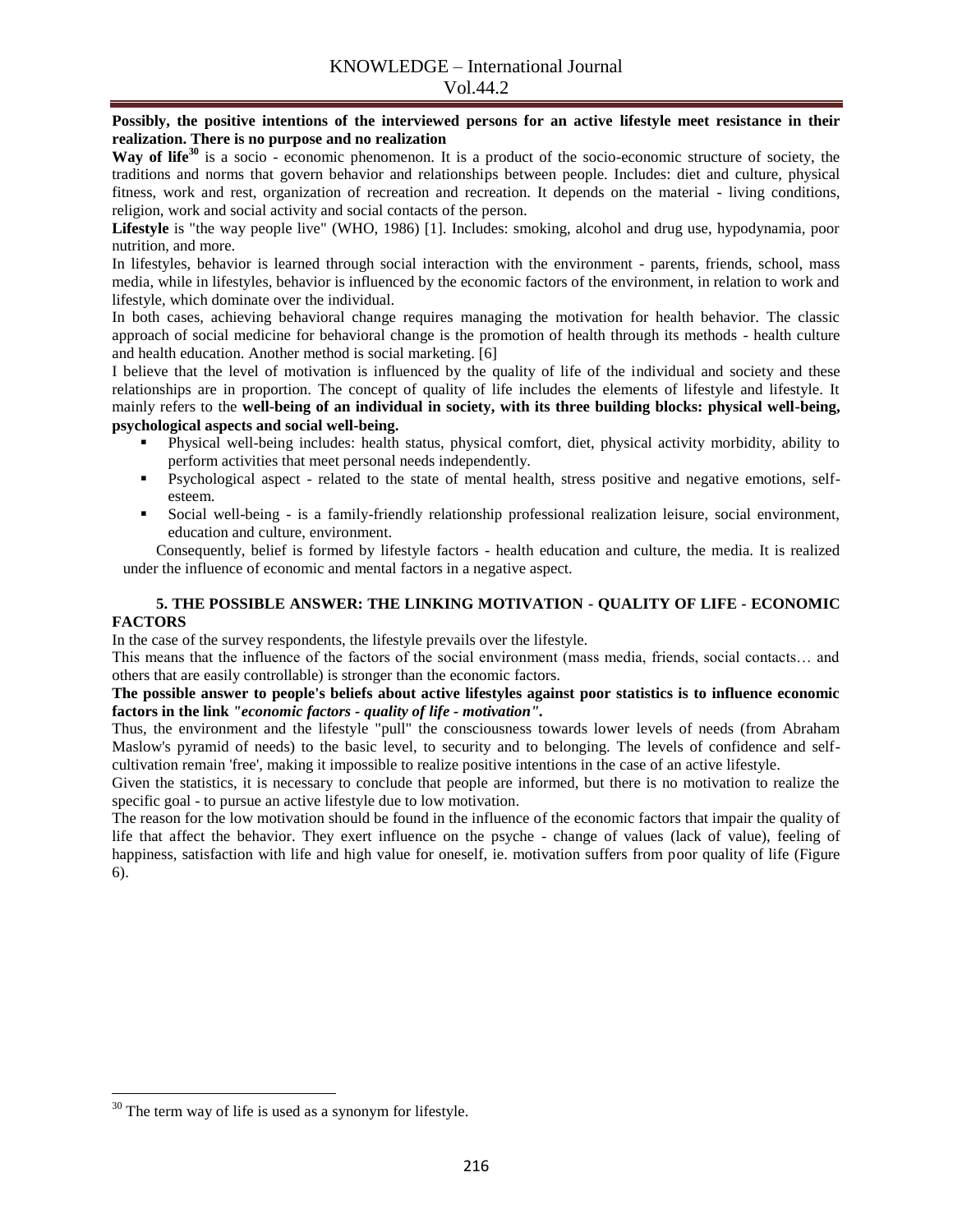# KNOWLEDGE – International Journal





*Figure 6 Impact of economic factors in the link "economic factors - quality of life - motivation".*

### **THE FOLLOWING**

1. There is a conflict between lifestyle / lifestyle and health indicators - an influential factor that is the very motivation of people.

2. People's motivation is "compromised" by a downward trend, by the controllable factors of the social environment and the uncontrollable economic factors of the country.

3. There is a right proportionate relationship between economic factors, quality of life and people's motivation.

#### **6. CONCLUSION**

Despite the awareness of the respondents about the existence of health risk factors between the intention to conduct and the orientation of the behavior for a specific result, there is a conflict - the motivation of the people.

The possible answer to people's beliefs about an active lifestyle against poor statistics is to influence economic factors in the link "economic factors - quality of life - motivation", between which there is a right proportional relationship.

#### **LITERATURE**

- Воденичаров, Ц., & Попова, С. (2009). "Социална медицина", ISBN 978-954-92284-4-1, Печатница "ЕкоПринт", София
- Грънчарова Г., Велкова Анж., & Александрова Янкулова С. (2012). "Социална медицина", ISBN 978-954-92763-4-3, Издателство Български кардиологичен институт
- Котлър Ф., & Андреасен Ал. (2005). "Стратегически маркетинг за нестопанските организации", ISBN 954-9964-68-Х, Издателство "Класика и Стил" ООД, София
- Минева, Д. (2016). "Социалният маркетинг инструмент за промоция и профилактика на здравето", Варненски медицински форум, МУ Варна т.5, приложение 4, п 405-409
- Салчев, П. (2006). "Социална медицина и Здравен мениджмънт", ISBN 978-954-91955-1, Изд. "Дилижантис" ЕООД, София

Dexter, A. H. (n.d.). "Total Quality Management (TQM) Tutorial help", http://www.home.att.net/~iso9kl/tgm/tgm/html

- Donabedian, Av. (2005). "Evaluating the Quality of medical Care", The Milbank Quarterly, Vol. 83, №4, (pp.691 729)
- Mineva, D. (2019). New Approaches to Assess the Quality of Medical Care, ISBN 978-613-9-41351-5, International Book Market Service Ltd., member of OmniScriptum Publishing Group, Riga, Latvia, EU, www.morebooks.de
- Програма СИНДИ, интервенционална програма за интегрирана профилактика на хроничните неинфекциозни заболявания
- Национален статистически институт, национален център по обществено здраве и анализи към министерство на здравеопазването, "Здравеопазване 2018", София, 2019, стр. 22, 167, 170, 171, 172,

http://www.asq.org/learn-about-quality/history-of-quality/overview/guilds.html)

http://www.asq.org/learn-about-quality/history-of-quality/overview/industrial-revolut)

<http://www.asq.org/learn-about-quality/history-of-quality/overview/20th-century.html>